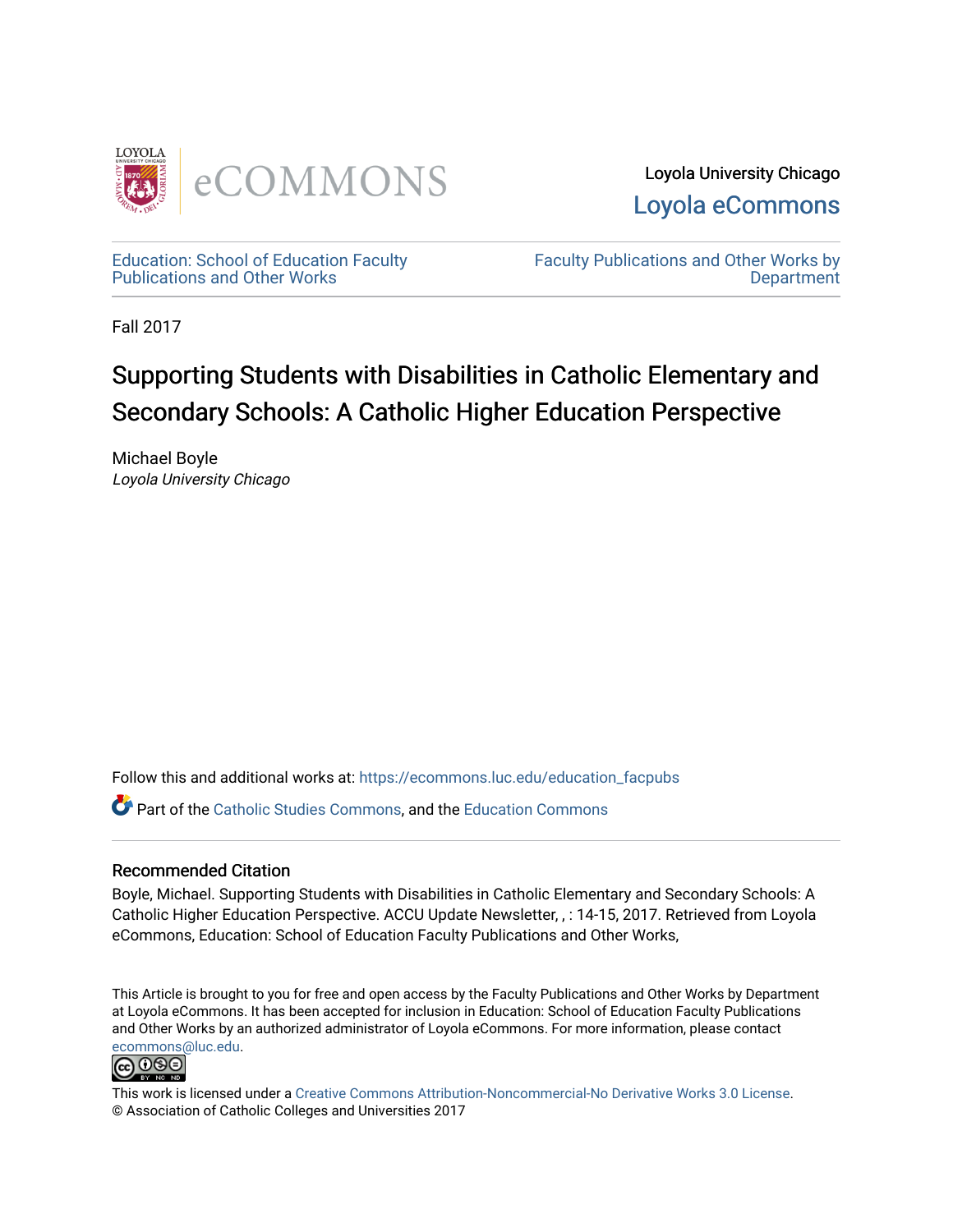# polate

## **Supporting Students with Disabilities in Catholic Elementary and Secondary Schools: A Catholic Higher Education Perspective**

*By Michael J. Boyle, Ph.D., director of the Andrew M. Greeley Center for Catholic Education, School of Education, Loyola University Chicago*

The Pastoral Statement of the U.S. Catholic Bishops on Persons with Disabilities (November 16, 1978) has been referred to as one of the most important documents of the American Church regarding persons with disabilities. I he *[Pastoral Statement of the U.S. Catholic Bishops on](https://www.ncpd.org/views-news-policy/policy/church/bishops/pastoral)  [Persons with Disabilities](https://www.ncpd.org/views-news-policy/policy/church/bishops/pastoral)* (November 16, 1978) has been referred to as one of the most important documents of sets forth a vision of Church as a place where all are truly welcomed. The *Pastoral Statement* has as much relevance for Catholic organizations today as it did 40 years ago.

Catholic schools are responding to this call to open their doors to students with disabilities in increasing numbers, yet are in need of support and guidance in order to effectively build more inclusive environments for those students. Catholic colleges and universities are uniquely positioned to assist in addressing this call.

The recently released white paper on the exceptional learner from the National Catholic Educational Association (NCEA) outlines an agenda that could help frame such efforts. Boyle and Bernards' 2017 *[One Spirit, One Body: An](http://nceatalk.org/wp-content/uploads/2017/05/17-NCEA_EL-White-Papers_FINAL.pdf) [Agenda for Serving Students with Disabilities in Catholic](http://nceatalk.org/wp-content/uploads/2017/05/17-NCEA_EL-White-Papers_FINAL.pdf) [Schools](http://nceatalk.org/wp-content/uploads/2017/05/17-NCEA_EL-White-Papers_FINAL.pdf)* provides suggestions for how Catholic colleges and universities can take affirmative steps to support the needs of students with disabilities who want to attend Catholic elementary and secondary schools. Catholic institutions of higher education can use their position to translate evidenced-based approaches in serving those with disabilities in the pre-kindergarten to 12th grade Catholic school context.

#### **Ideas for Collaboration and Change**

To this end, several avenues of collaboration can occur between Catholic schools and Catholic colleges and universities that help meet the parameters suggested in the Pastoral Statement. One of the most common forms of collaboration that currently exists in many dioceses is partnering with Catholic higher education to provide access to existing graduate programs with a focus on special education (often through tuition remission for Catholic educators). Although it can be a helpful approach, this strategy can be enhanced when the graduate programs focus on the unique context of special education in a Catholic school setting.

It is important for faculty to understand that the obligations of the local public school in relation to the provision of special education are not the same obligations that apply to a Catholic school setting. It is critical for Catholic college faculty to be cognizant of the intricacies related to addressing the needs of those with disabilities in Catholic schools. Unlike their public school counterparts, students with disabilities in Catholic schools do not have individual entitlement to special education services and may be eligible only to receive services consistent with the proportionate share plans. This may mean that they receive services at a less intense level than if they were attending a public school placement. This places a unique burden on the Catholic school, which may feel compelled to serve those with disabilities but may not have the necessary resources to do so. By helping their graduates understand critical differences of this sort, Catholic schools of education can positively affect the practice of special education approaches within the Catholic school setting.

Moving from the more traditional approach of providing graduate programs, Catholic universities also can help advance diocesan programming for students with disabilities through a focus on *implementation science*. By using evidenced-based approaches to system change, Catholic institutions of higher education can partner with offices of Catholic education to implement such programming in systematic and effective ways.

As an example, the Andrew M. Greeley Center for Catholic Education and the School of Education at Loyola University Chicago developed the Leading Inclusive Catholic Schools (LInCS) certificate program, which aims to build the knowledge, skills, and dispositions of Catholic school principals and teacher-leaders to develop schoolwide systems, structures, and practices to support all learners with an explicit focus on Catholic schools. Change theory is integrated throughout the program so that principals and teacher-leaders have the capacity to make the necessary systems changes that lead to effective programming for students with disabilities.

In the *Pastoral Statement*, the bishops called for Catholic elementary and secondary school teachers to receive "in-service training in how to best integrate disabled students into programs of regular education." Catholic higher education can take the lead in creating and delivering professional development processes for schools and